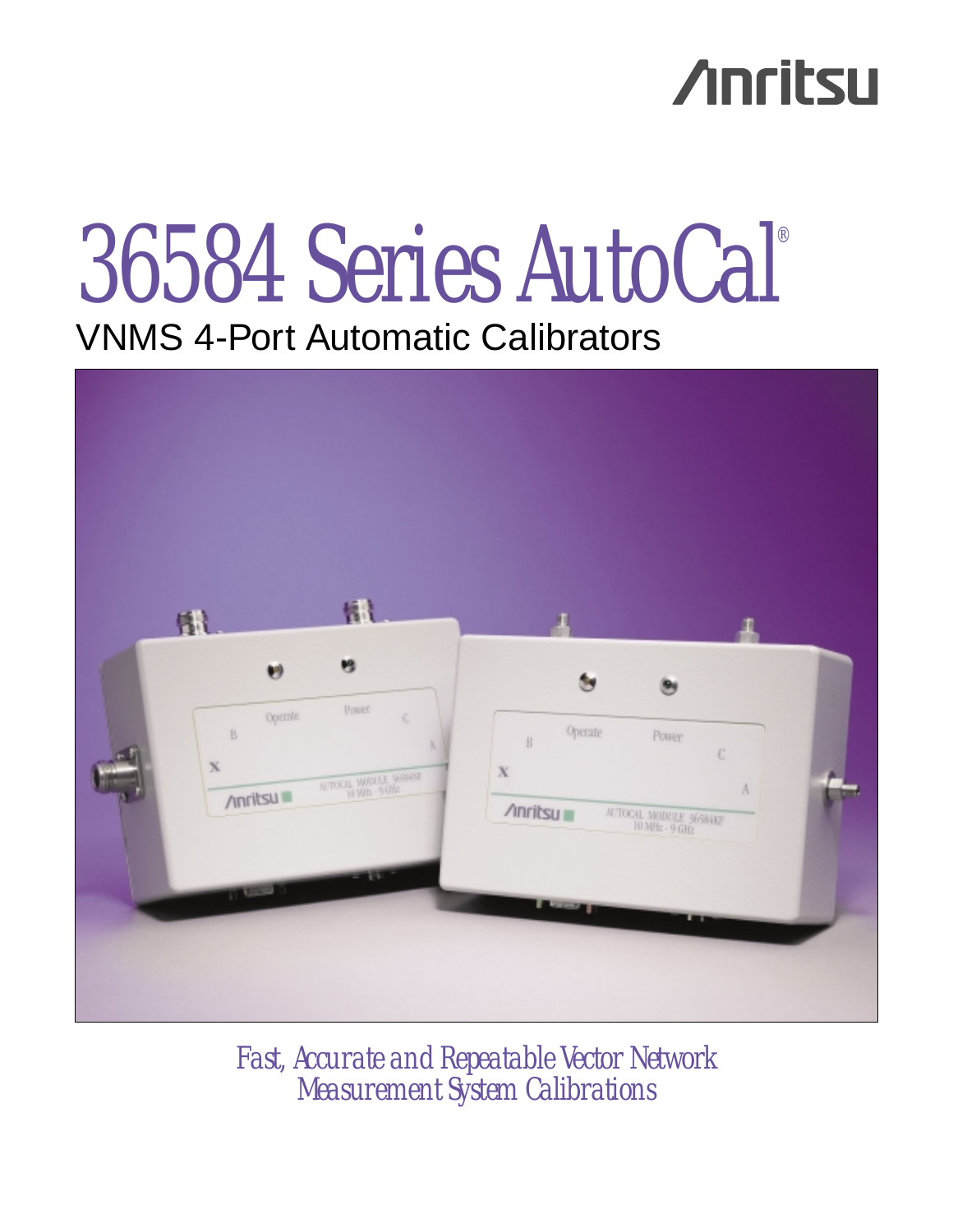# **FOUR-PORT AUTOCAL® PERFORMANCE HIGHLIGHTS**

- **Ideal for the Manufacturing Environment**
- **Eliminates Unreliable Measurements due to Inaccurate Manual Calibrations**
- Decrease Downtime with Fast 2, 3 or 4-Port Calibrations
- **Scorpion<sup>®</sup> VNMS Directly Controls AutoCal Module**
- **Accuracy that Exceeds OSLT Calibration, with Broadband Loads**
- **Characterized Modules Traceable to NIST**
- **Frequency Range of 10 MHz to 9 GHz**
- **Two-Port Configuration is also Available**

# **Overview**

The 36584 series AutoCal® modules are automatic calibrators that provide fast, repeatable and high-quality coaxial calibration for 2, 3 and 4-port S-parameter requirements. These modules contain precisely characterized calibration standards that aid in the removal of normal systematic errors of Vector Network Analyzers.



# **Models**

The four-port AutoCal® modules are available with N or K connections as shown in the following table.

| <b>Part Number</b> | <b>Description</b>                            |
|--------------------|-----------------------------------------------|
| 36584KF            | 4-Port AutoCal, K(f) type,<br>10 MHz to 9 GHz |
| 36584NF            | 4-Port AutoCal, N(f) type,<br>10 MHz to 9 GHz |

# **Characterization Data**

The AutoCal module is guaranteed to perform within specification for six months without re-characterization. This characterization data is supplied with the module for use during the calibration process.

After six months, the module can be conveniently re-characterized using Scorpion or by returning the module to your local service center. The process to re-characterize the module involves using a high-quality calibration to measure the AutoCal module. The resulting measurements are then saved as characterization data for use during subsequent calibrations.

# **Characterization Flexibility**

AutoCal includes module characterization disk, power supply and serial cable to support both K and N-type connector calibrations. For measuring devices with other than these connectors, Scorpion enables characterizing the AutoCal module with the desired adapters for subsequent use during auto-calibrations.

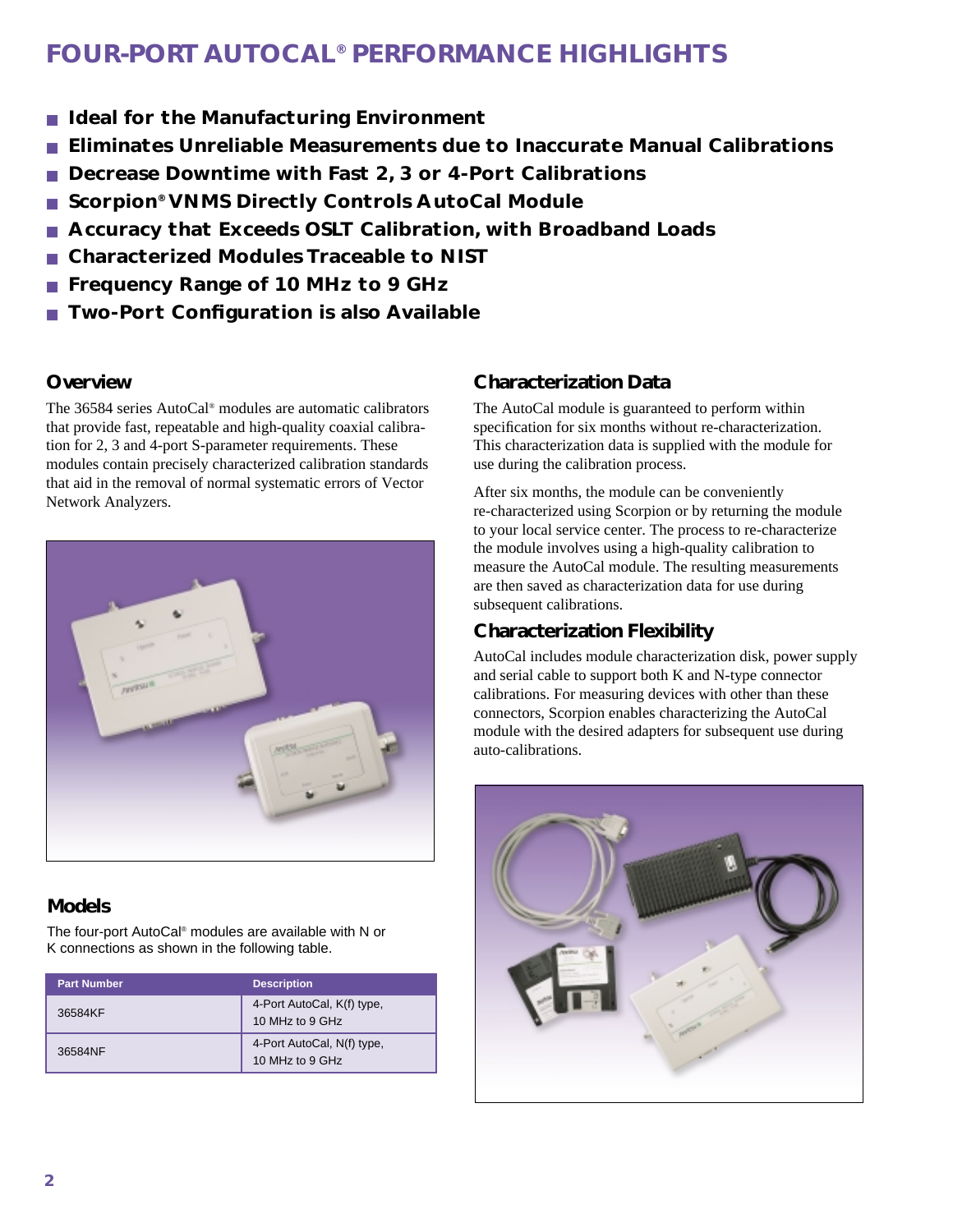# **EASY-TO-USE WITHOUT COMPROMISING ACCURACY**

## **Easy-to-Use**

Compared to the time-consuming manual OSLT calibrations, this auto-calibration approach can dramatically increase DUT throughput by simply reducing the time it takes for calibration. The following photo shows how to use AutoCal instead of the 15-18 component connections typically required for a 4-port calibration. Once connected, Scorpion quickly orchestrates full 2, 3 or 4-port calibrations depending upon the measurement requirements.



## **Uncertainties**

Repeatable, accurate and stable measurements are expected when characterizing devices in both R&D and manufacturing environments. The following typical uncertainties, as a function of device transmission and match, show how the 36584 AutoCal® module can be used to satisfy the most demanding requirements for accuracy. These calculations are based on a common error model, the specifications for Scorpion and the specifications for the 36584 AutoCal module.



# **Do You Want to Know More?**

**Contact Anritsu for these AutoCal related publications:**

2-Port AutoCal Brochure (p/n: 11410-00189)

2-Port AutoCal Automatic Calibrator Application Note (p/n: 11410-00258) 4-Port AutoCal Automatic Calibrator Application Note (p/n: 11410-00298) Measurement Accuracy Application Note (p/n: 11410-00270)